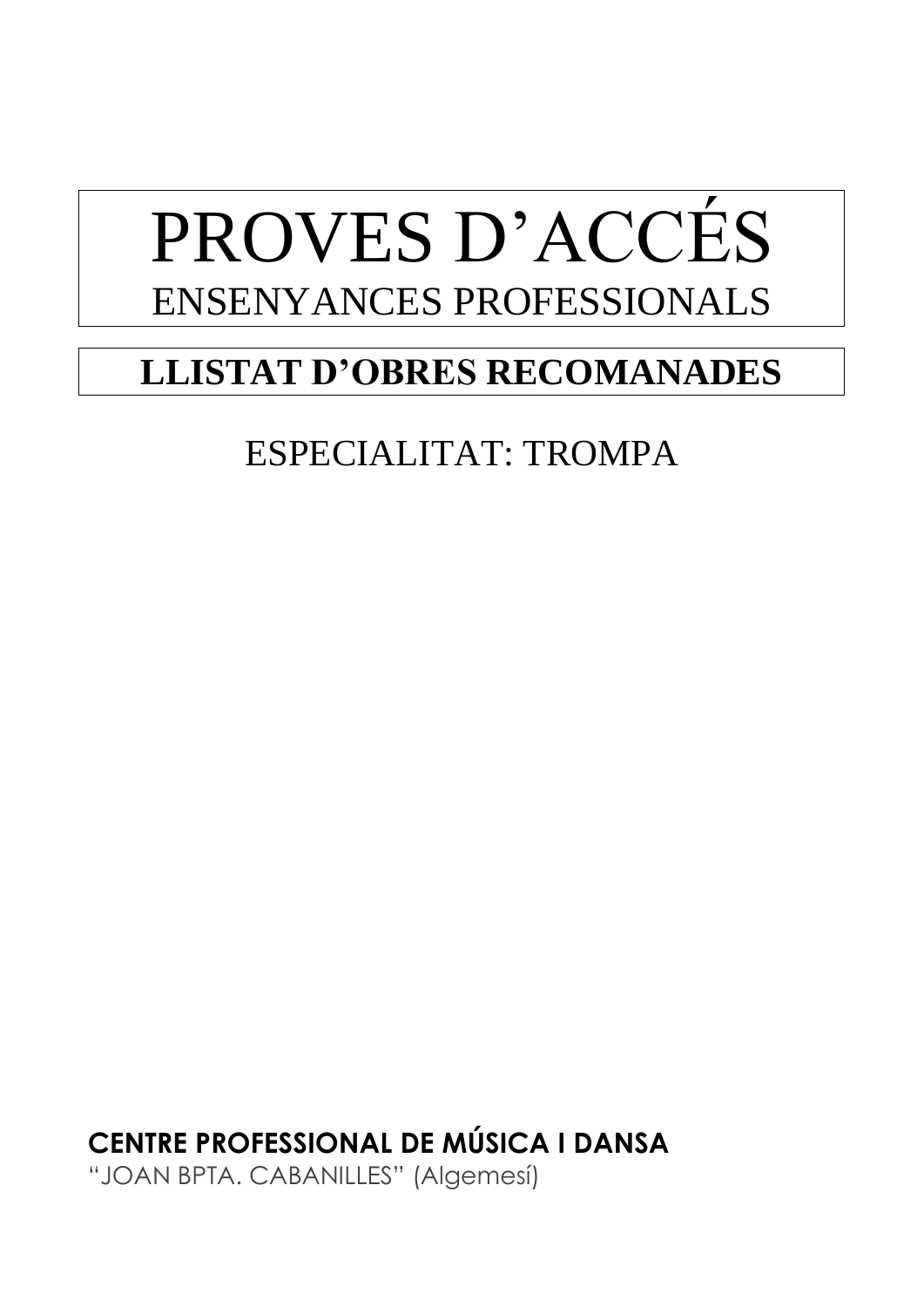

## **PROVES D'ACCÉS A LES ENSENYANCES PROFESSIONALS**

**LLISTAT D'OBRES RECOMANADES**

#### **PROVA D'ACCÉS A PRIMER CURS**

| - Bolci Pianti…………………………………………………………………………………J.Strauss |  |
|--------------------------------------------------------|--|
|                                                        |  |
|                                                        |  |
|                                                        |  |
|                                                        |  |
|                                                        |  |
| Reunembrance                                           |  |
| <b>Pour Danser</b><br>$\bullet$                        |  |
| Souvenir<br>$\bullet$                                  |  |
| La Chase<br>$\bullet$                                  |  |
| <b>Petit Marche</b><br>$\bullet$                       |  |
| Cornemuse<br>$\bullet$                                 |  |
| Siciliana<br>$\bullet$                                 |  |
| Pastorelle<br>$\bullet$                                |  |
|                                                        |  |
|                                                        |  |
| - Rondó…………………………………………………………………………………Diabelli         |  |
| - En Irlande……………………………………………………………………………………Bozzá      |  |
|                                                        |  |
|                                                        |  |
|                                                        |  |
|                                                        |  |
|                                                        |  |
|                                                        |  |
|                                                        |  |
|                                                        |  |
|                                                        |  |

### **PROVA D'ACCÉS A SEGON CURS**

Nocturne.Autor: F. Lemaire.

Concierto para trompa Nº 1 KV 412. Autor: W. A. Mozart.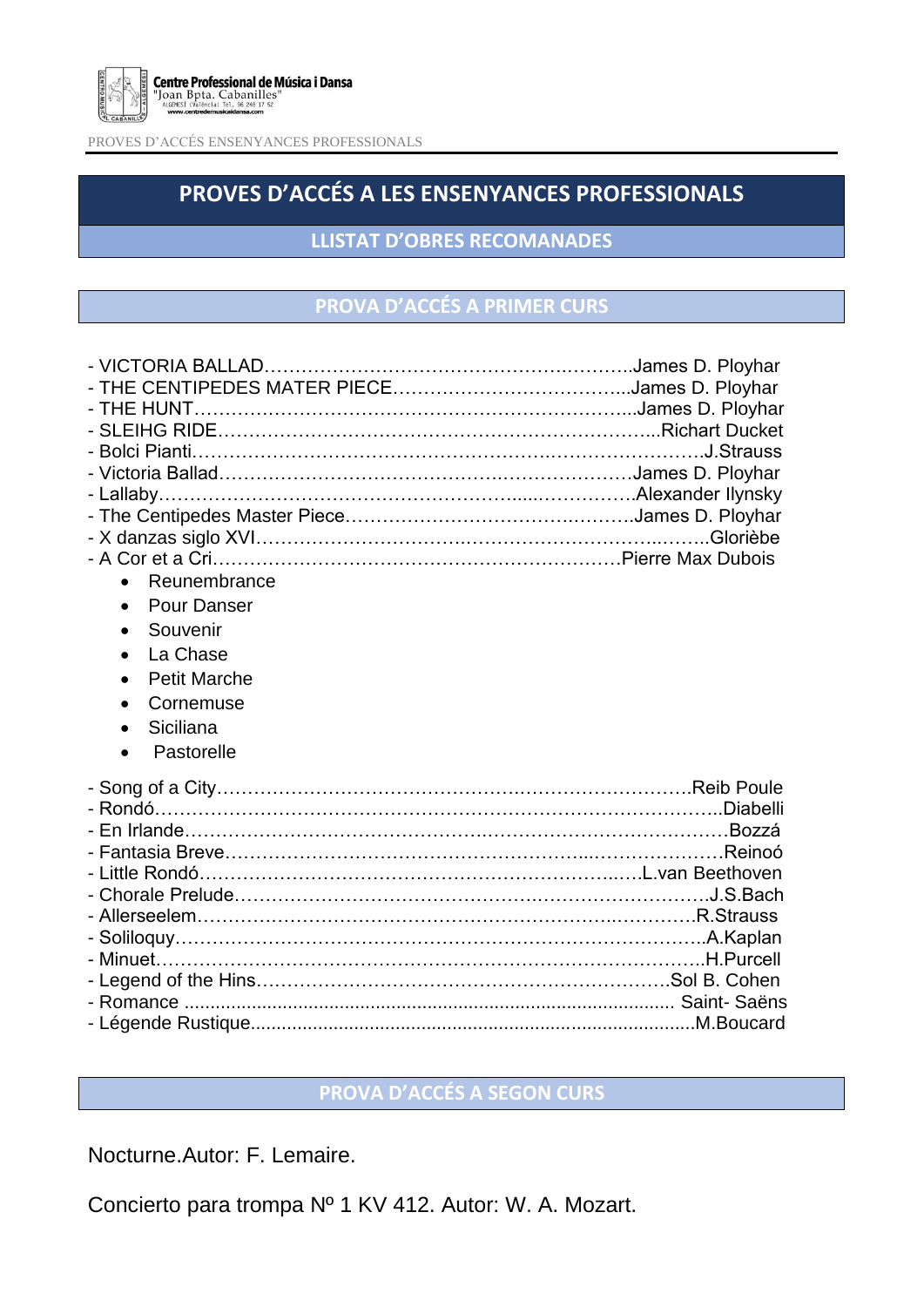

En Irlande. Autor: E. Bozza

Serenade de printemps. Autor: Pierre Gabaye.

Lied. Autor: Pierre Auchent.

Encore. Autor: Quince C. Hilliard.

Elegie. Autor: Adolfo Mindlin.

Cantinela. Autor: Ernest Baker.

#### **PROVA D'ACCÉS A TERCER CURS**

W. A. Mozart. Concierto para trompa nº 3 KV 447, completo.

F. Strauss. Tema y variaciones.

Nocturno. F. Mendelsohn.

Reveries. Autor: A. Glazunov.

Marcia Maestoso. C.M. von Weber.

Horn Solos. Play Time. Hans van Rossum.

Gardner Read Op. 71. De Profundis.

Intermezzo Op 35 n 11 …. R. Gliere.

#### **PROVES D'ACCÉS A QUART CURS**

Concierto para trompa op.8. Autor: F. Strauss.

Concierto para trompa en Mib M. Autor: F. A. Rosetti.

Morceau du concert. Autor: C. Saint Saens.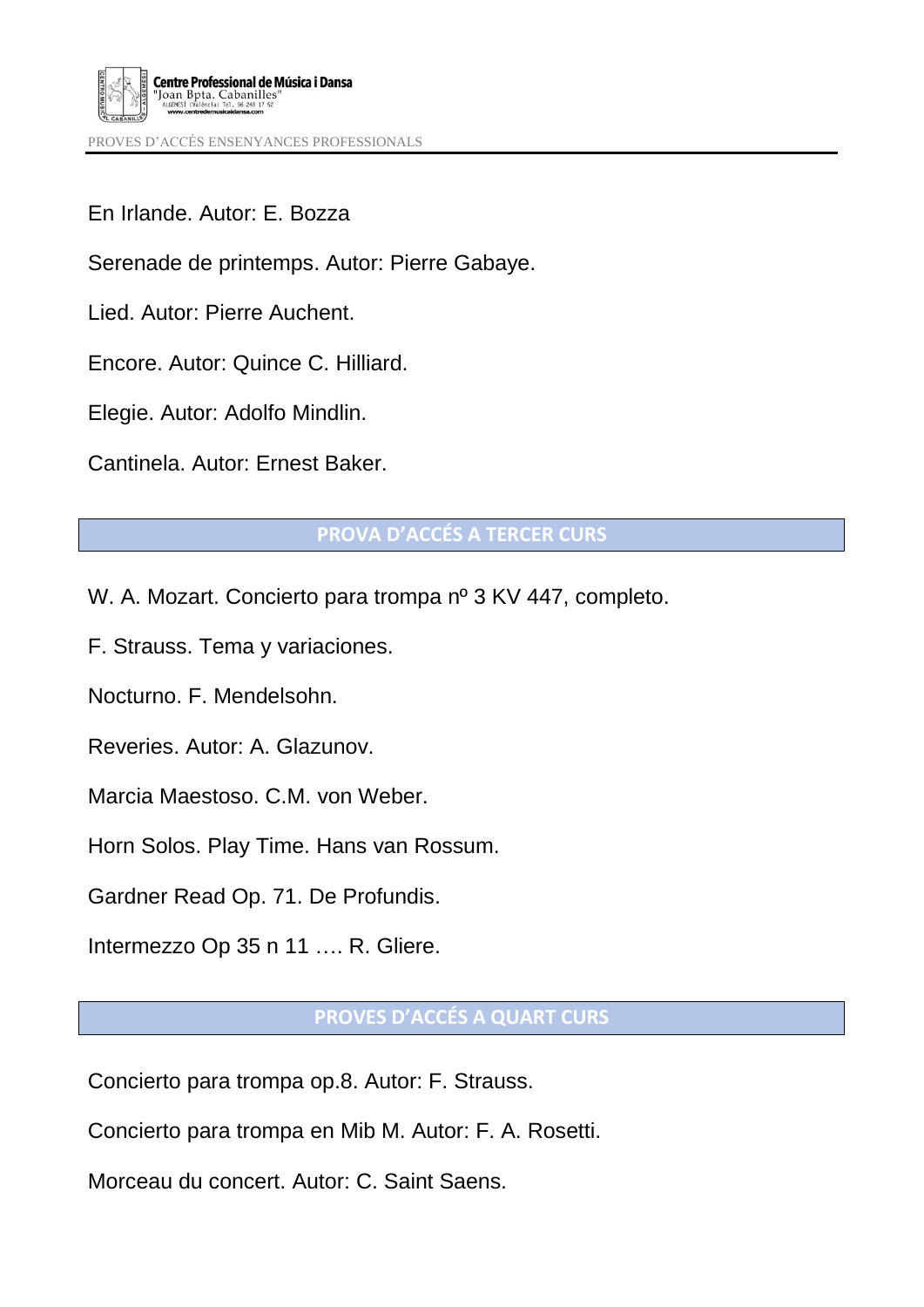

Dos sonatas. Autor: L Cherubini (Sonata nº 1).

Rondo. Autor: W.A.Mozart

Hunter´s moon. Autor: G. Vinter.

Larguetto. Autor: W. A. Mozart.

Nocturno. Autor: Franz Strauss.

**PROVES D'ACCÉS A QUINT CURS**

J. Haydn. Concierto para trompa Nº 2.

C. Saint Saens. Romance en MiM.

Rondo in B flat. Arnold Cooke.

Legende. M. Poot.

Le coeur volant. Claude Arrieu.

#### **PROVES D'ACCES A SEXT CURS**

- L. V. Beethoven. Sonata para trompa y piano op. 17.
- P. Hindemith. Sonata para trompa y piano op.17.
- L. E. Larsson. Concertino para trompa.

Teleman. Sonata.

Concierto Nº 1 de Richard Strauss. 1º y 2º tiempo.

Henri Busser. Cantecor.

Sonatina. Autor:Jan Koetsier.

La chasse de Saint Hubert. Autor :Henri Busser